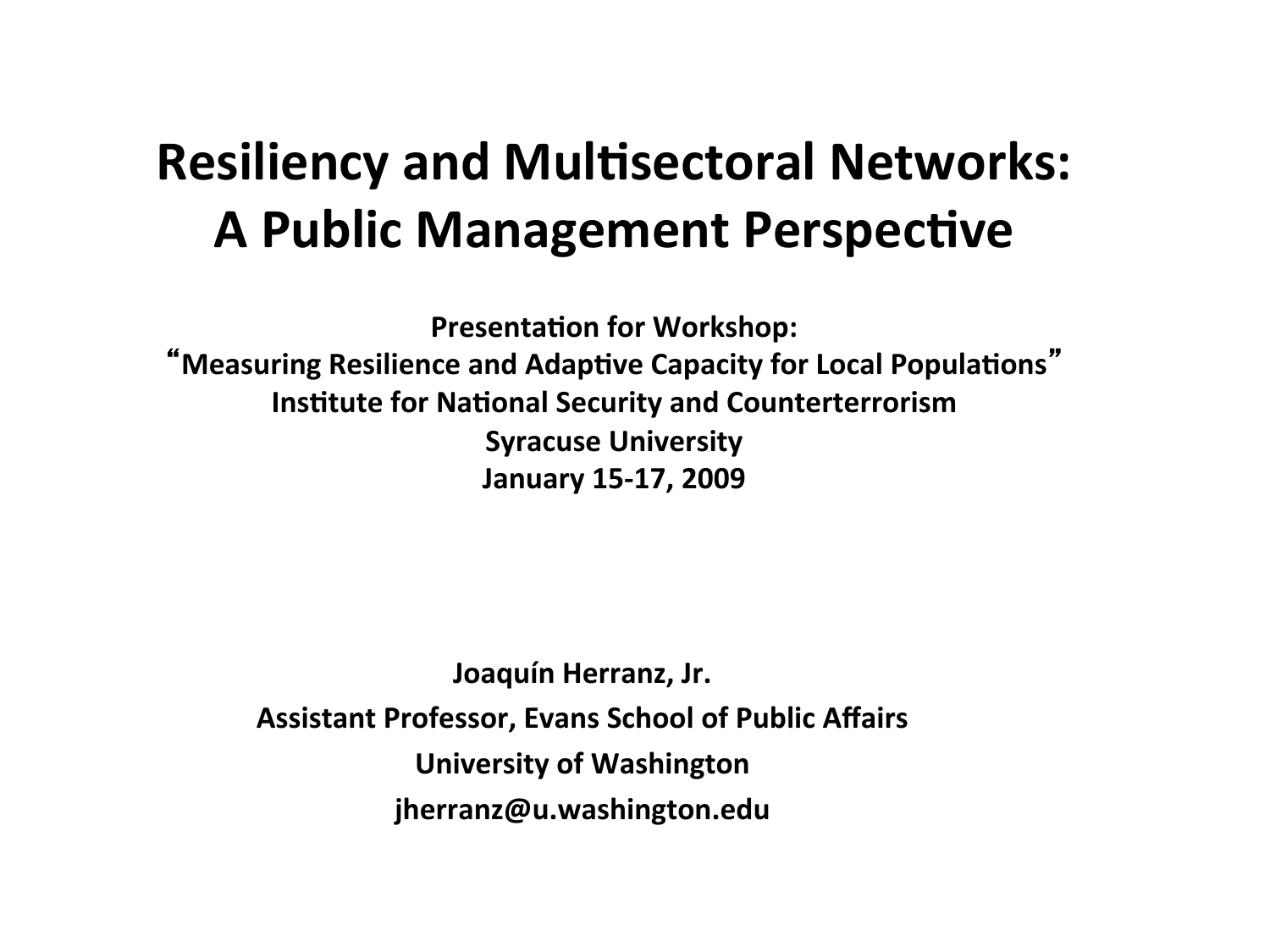#### **Multisectoral Networks**

multi-organizational networks of

**• government agencies, • for-profit firms, and** • nonprofit organizations (aka NGOs)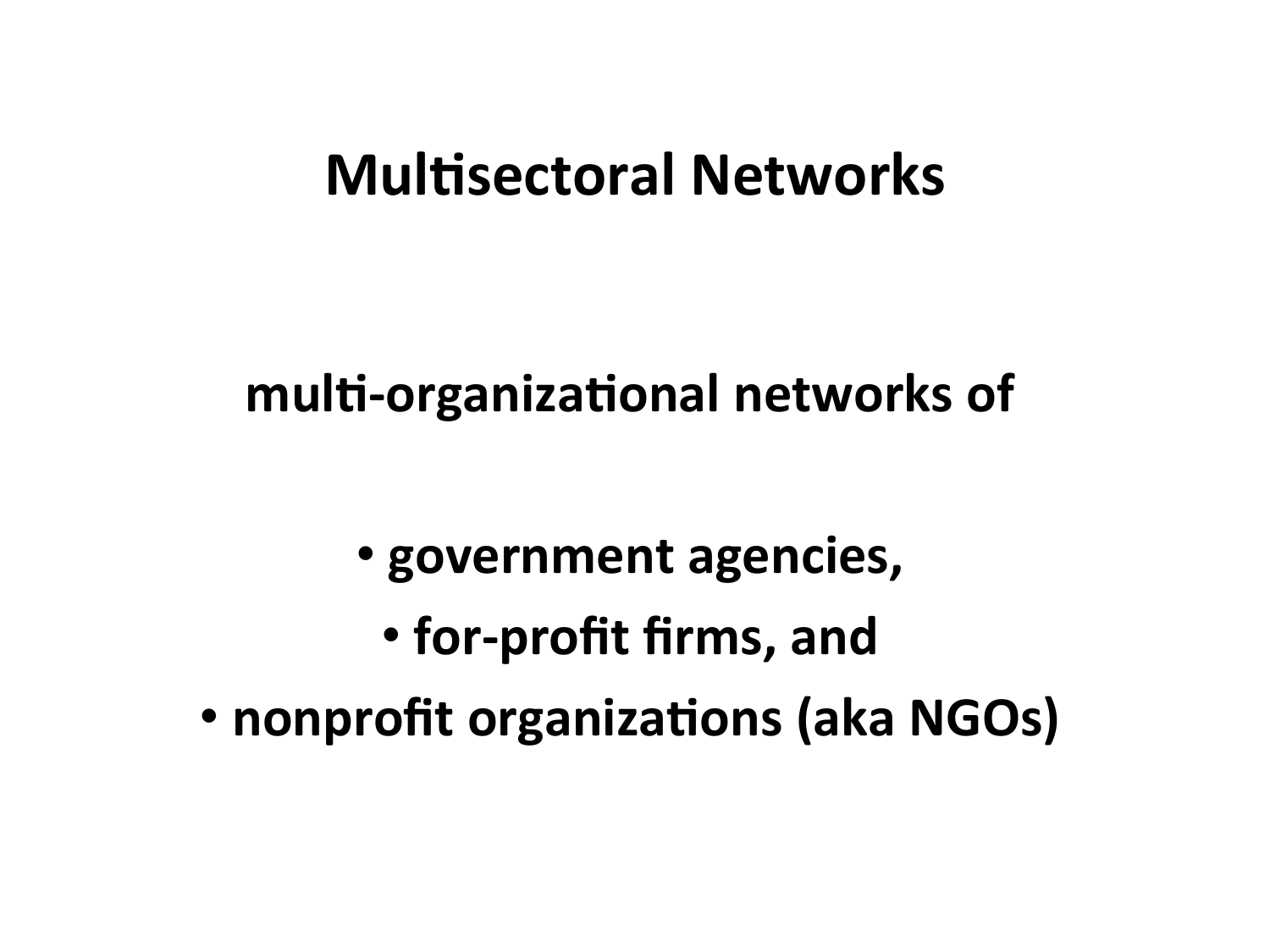# **Theoretical Logic of Multisectoral Networks**

#### **Herranz (2008):**

a)there are three basic coordination mechanisms for organizational control: markets, bureaucracies, and clans (Ouchi 1995; Wilkins<sup>'</sup> and **Ouchi 1983; Ouchi 1980);** 

**b**) these mechanisms manifest themselves as three organizational types: market-based firms, government agencies, and nongovernmental organizations;

c)these organization types are legally categorized into three sectors: for-profit, public, and nonprofit;

d) organizations from all three sectors sometimes collaborate as part of multisectoral networks; and

**e)all three basic coordination mechanisms operate in multisectoral** networks, and may be used to identify and explain the behavior of multisectoral networks: failure, resiliency, and adaptability.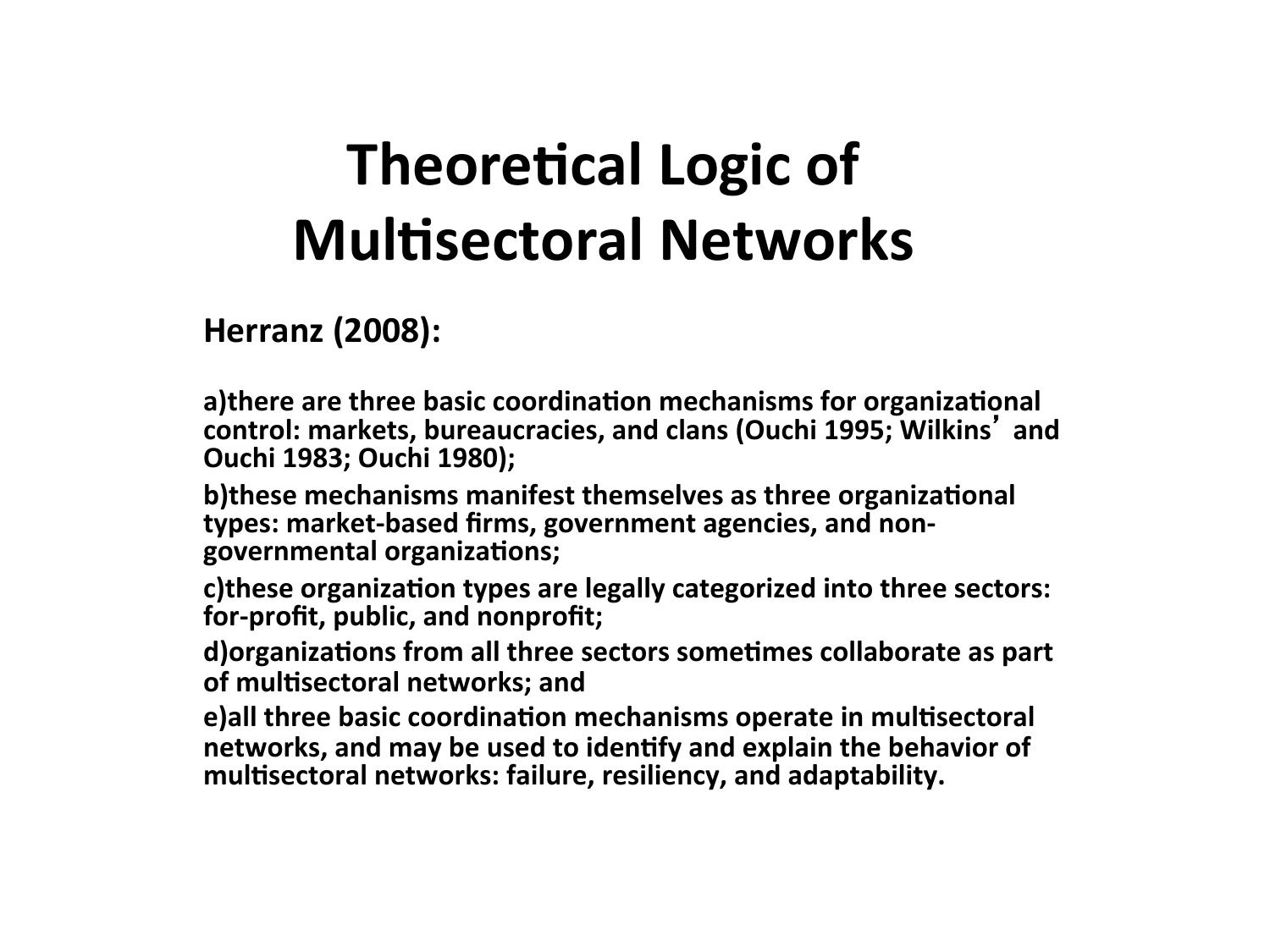# **Conceptualizing Network Change**

- Ebers<sup>'</sup> (1997) meta-analysis of theories from economics, sociology, organization studies, information systems, and business strategy.
- "three content dimensions of micro-level ties that link organizations within interorganizational networking relationships, namely resource flows, information flows, and flows of mutual expectations" (Ebers 1997, 4)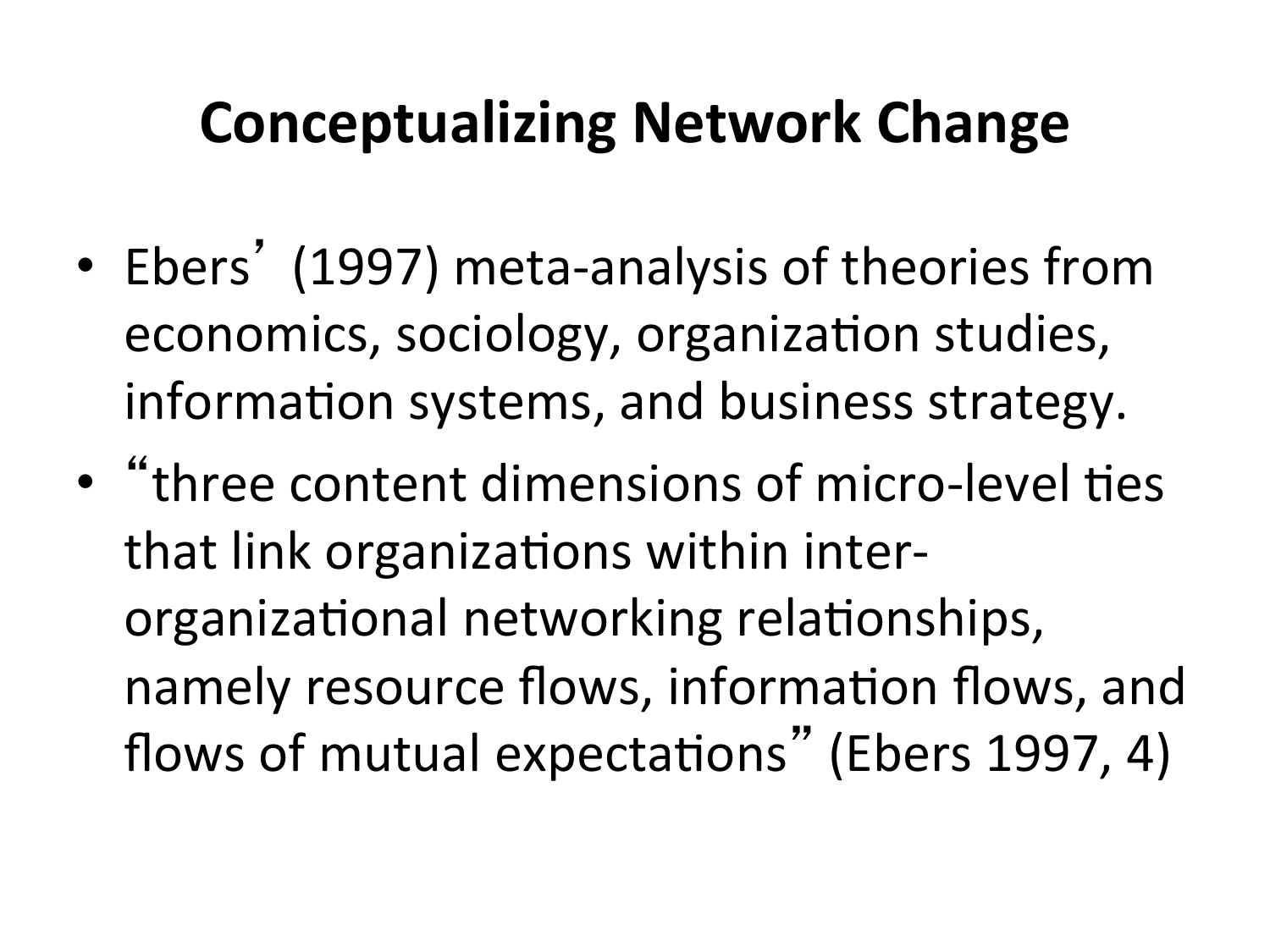# **Analytical Approach to Network Adaptation & Resiliency**

| Network Adaptation & Resiliency: dimensions and mechanisms                                          |                                                                                      |                                                                                                        |                                                                                                                 |                                                                                          |  |
|-----------------------------------------------------------------------------------------------------|--------------------------------------------------------------------------------------|--------------------------------------------------------------------------------------------------------|-----------------------------------------------------------------------------------------------------------------|------------------------------------------------------------------------------------------|--|
| resources                                                                                           |                                                                                      | mutual expectations                                                                                    |                                                                                                                 | <i>information</i>                                                                       |  |
| informal<br>examples:<br>in-kind<br>service-<br>referrals,<br>professional<br>expertise<br>exchange | formal<br>examples:<br>strategic<br>plans;<br>annual<br>reports<br>memos;<br>letters | informal<br>examples:<br>statements<br>in meetings<br>and events<br>statements<br>during<br>interviews | formal<br>examples:<br>reports;<br>information<br>sharing<br>documents<br>computer<br>information<br>technology | informal<br>examples:<br>inter-<br>personal<br>exchanges<br>manual<br>record-<br>keeping |  |
|                                                                                                     |                                                                                      |                                                                                                        |                                                                                                                 |                                                                                          |  |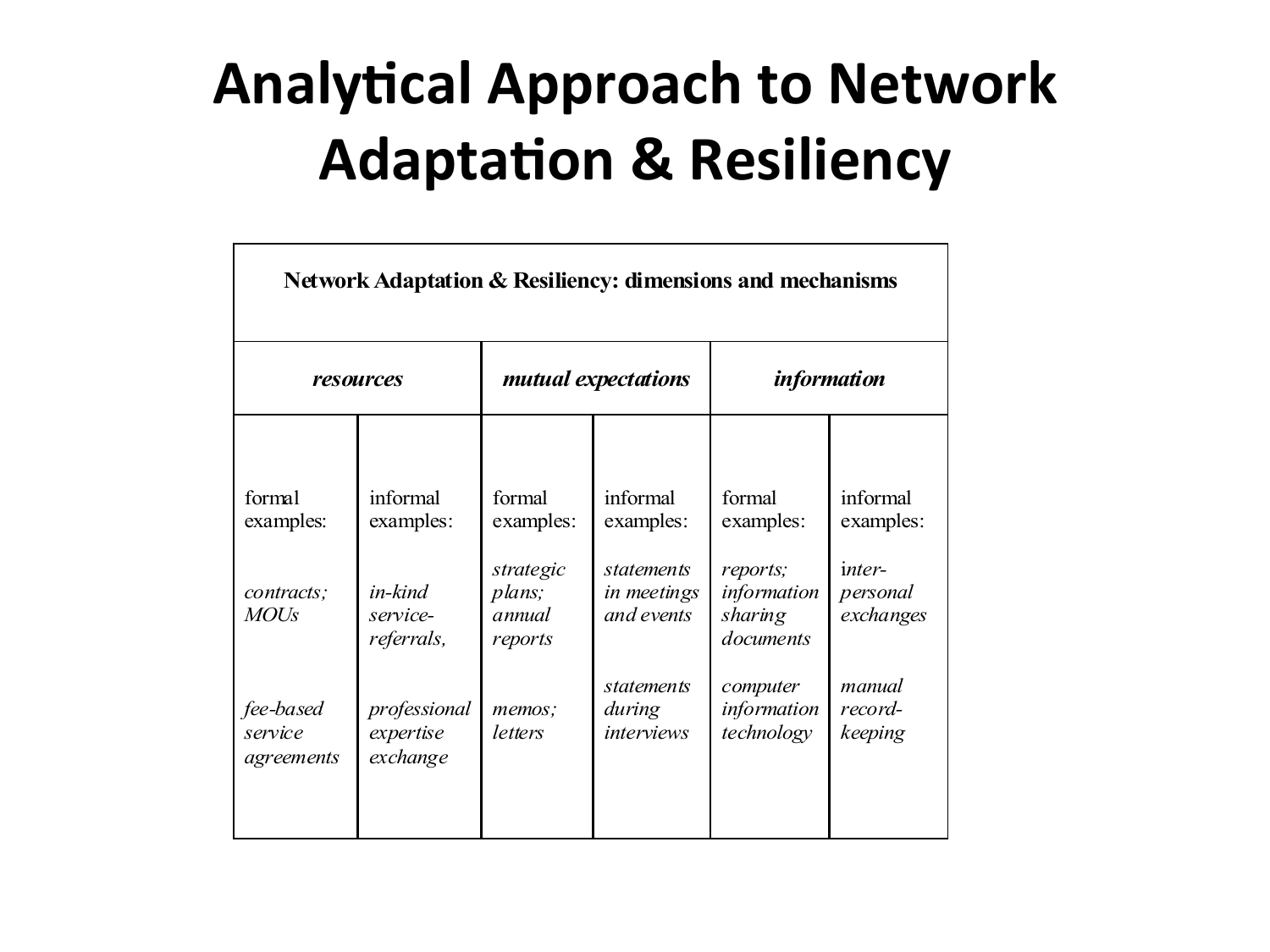## Examples:

- $\circ$  **Civilian**
- $\circ$  **Homeland Security**
- $\circ$  **National Security**